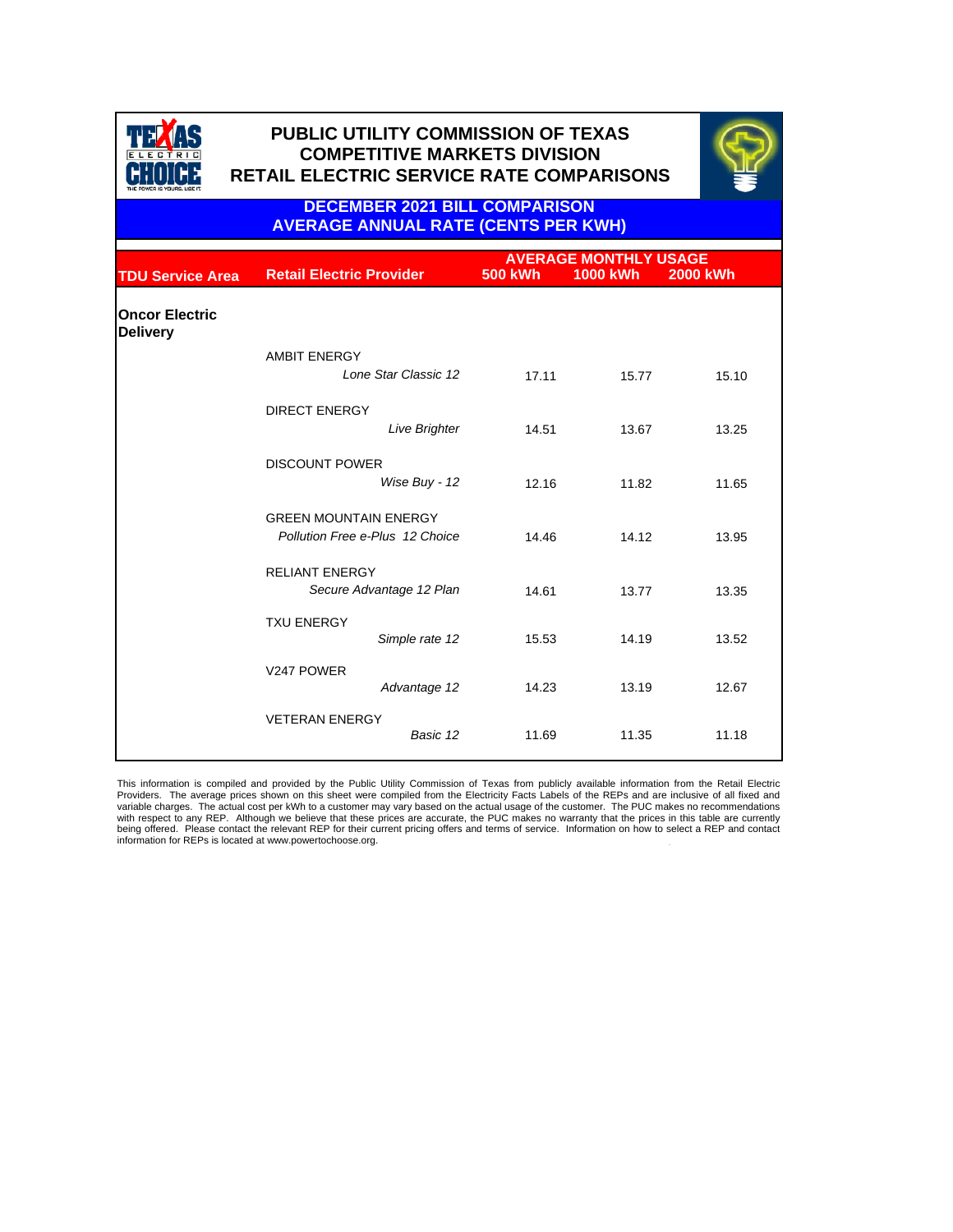



### **DECEMBER 2021 BILL COMPARISON AVERAGE ANNUAL RATE (CENTS PER KWH)**

| <b>TDU Service Area</b>                              | <b>Retail Electric Provider</b>                                 |                  | <b>500 kWh</b> | <b>AVERAGE MONTHLY USAGE</b><br>1000 kWh | <b>2000 kWh</b> |
|------------------------------------------------------|-----------------------------------------------------------------|------------------|----------------|------------------------------------------|-----------------|
|                                                      |                                                                 |                  |                |                                          |                 |
| <b>CenterPoint Energy</b><br><b>Houston Electric</b> |                                                                 |                  |                |                                          |                 |
|                                                      | <b>AMBIT ENERGY</b><br>Lone Star Classic 12                     |                  | 18.92          | 17.48                                    | 16.77           |
|                                                      | <b>DIRECT ENERGY</b>                                            | Live Brighter 12 | 15.45          | 14.52                                    | 14.05           |
|                                                      | <b>DISCOUNT POWER</b>                                           | Wise Buy - 12    | 13.21          | 12.77                                    | 12.55           |
|                                                      | <b>GREEN MOUNTAIN ENERGY</b><br>Pollution Free e-Plus 12 Choice |                  | 15.61          | 15.17                                    | 14.95           |
|                                                      | <b>RELIANT ENERGY</b><br>Secure Advantage 12 Plan               |                  | 15.56          | 14.62                                    | 14.15           |
|                                                      | <b>TXU ENERGY</b>                                               | Simple Rate 12   | 16.61          | 15.17                                    | 14.46           |
|                                                      | V247 POWER                                                      | Advantage 12     | 14.97          | 13.84                                    | 13.27           |
|                                                      | <b>VETERAN ENERGY</b>                                           | Basic 12         | 12.79          | 12.35                                    | 12.13           |

This information is compiled and provided by the Public Utility Commission of Texas from publicly available information from the Retail Electric Providers. The<br>average prices shown on this sheet were compiled from the Elec per kWh to a customer may vary based on the actual usage of the customer. The PUC makes no recommendations with respect to any REP. Although we believe that these prices are accurate, the PUC makes no warranty that the prices in this table are currently being offered. Please contact the relevant REP for their current pricing offers and terms of service. Information on how to select a REP and contact information for REPs is located at www.powertochoose.org.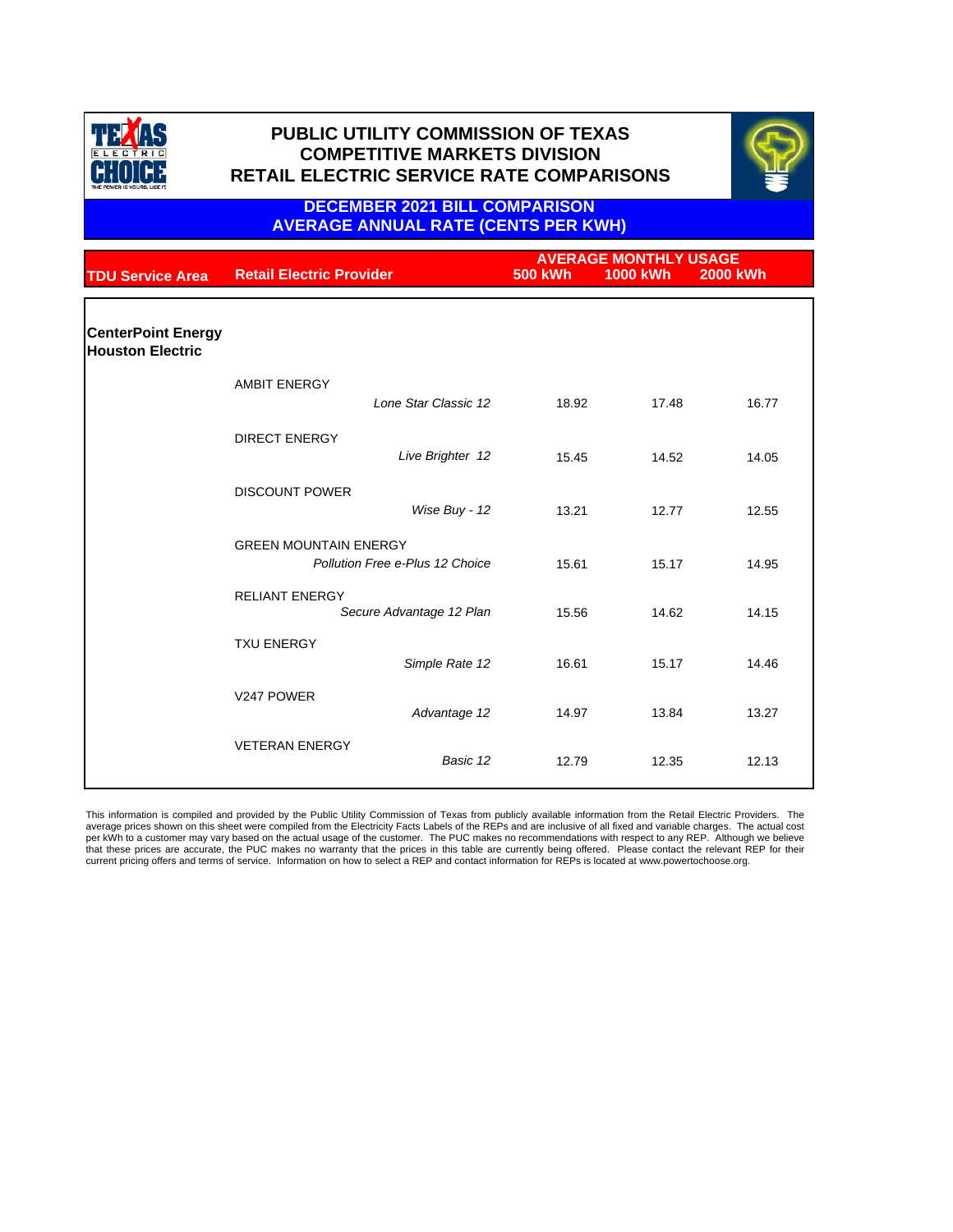



**DECEMBER 2021 BILL COMPARISON AVERAGE ANNUAL RATE (CENTS PER KWH)**

| <b>TDU Service Area</b>                 | <b>Retail Electric Provider</b>                          | <b>500 kWh</b> | <b>AVERAGE MONTHLY USAGE</b><br><b>1000 kWh</b> | <b>2000 kWh</b> |
|-----------------------------------------|----------------------------------------------------------|----------------|-------------------------------------------------|-----------------|
| <b>Texas-New Mexico</b><br><b>Power</b> |                                                          |                |                                                 |                 |
|                                         | <b>AMBIT ENERGY</b>                                      |                |                                                 |                 |
|                                         | Lone Star Select One-Year                                | 19.37          | 17.59                                           | 0.00            |
|                                         | <b>DIRECT ENERGY</b>                                     |                |                                                 |                 |
|                                         | Live Brighter 12                                         | 16.67          | 15.39                                           | 14.75           |
|                                         | <b>DISCOUNT POWER</b><br>Wise Buy - 12                   | 14.33          | 13.54                                           | 13.15           |
|                                         | <b>GREEN MOUNTAIN ENERGY</b><br>Pollution Free e-Plus 12 | 17.13          | 16.34                                           | 15.95           |
|                                         | <b>RELIANT ENERGY</b><br>Secure Advantage 12 Plan        | 16.78          | 15.49                                           | 14.85           |
|                                         | <b>TXU ENERGY</b><br>Simple Rate 12                      | 18.12          | 16.34                                           | 15.45           |
|                                         | V <sub>247</sub><br>Advantage 12                         | 16.44          | 14.96                                           | 14.22           |
|                                         | <b>VETERAN ENERGY</b><br>Basic 12                        | 14.13          | 13.35                                           | 12.95           |

This information is compiled and provided by the Public Utility Commission of Texas from publicly available information from the Retail Electric Providers. The average prices shown on this sheet were compiled from the Electricity Facts Labels of the REPs and are inclusive of all fixed and variable charges. The actual cost per kWh to a customer may vary based on the actual usage of the customer. The PUC makes no recommendations with respect to any REP. Although we believe that these prices are accurate, the PUC makes no warranty that the prices in<br>this table are currently being offered. Please contact the relevant REP for their cu select a REP and contact information for REPs is located at www.powertochoose.org.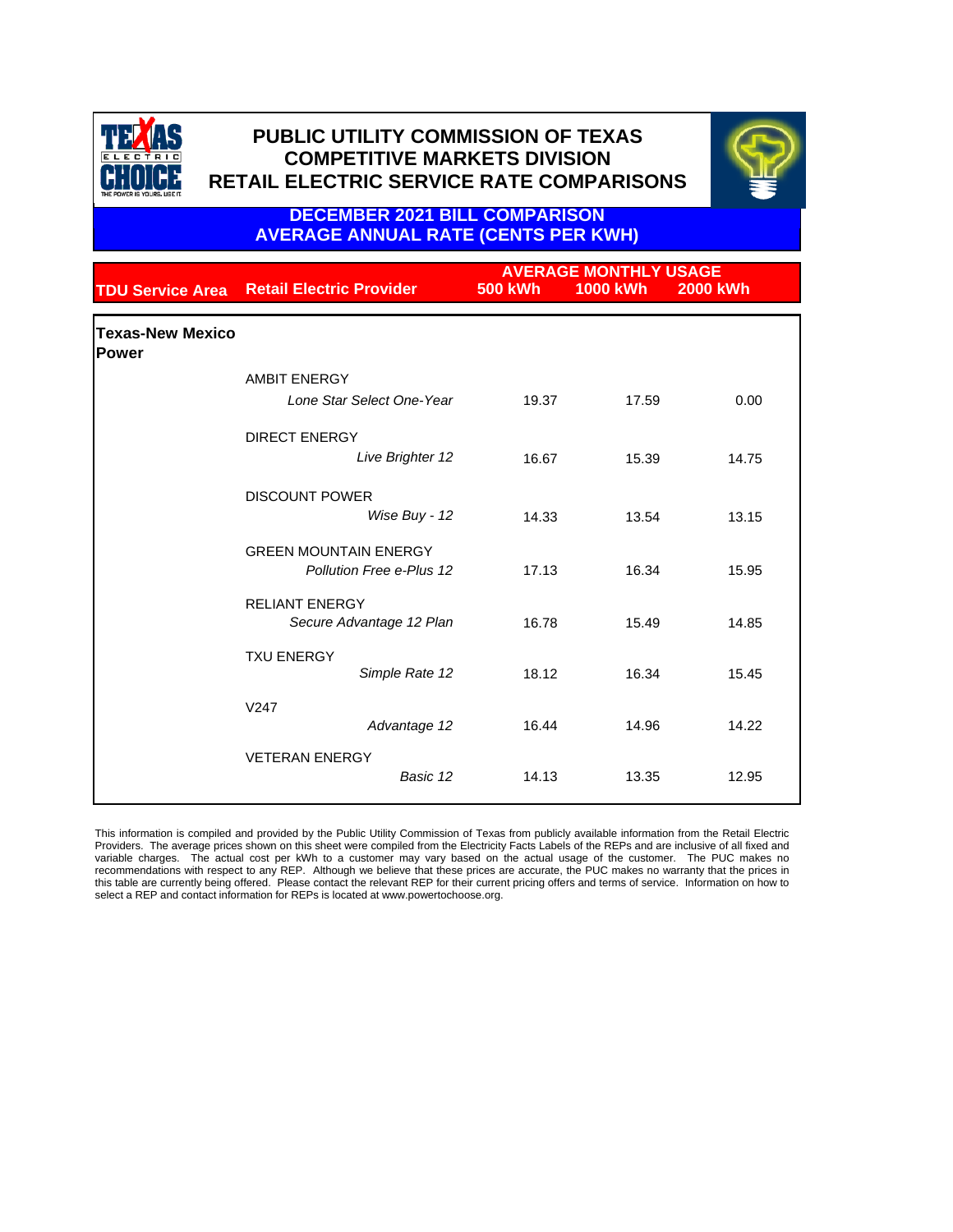



**DECEMBER 2021 BILL COMPARISON AVERAGE ANNUAL RATE (CENTS PER KWH)**

|                          |                                                          |                | <b>AVERAGE MONTHLY USAGE</b> |                 |
|--------------------------|----------------------------------------------------------|----------------|------------------------------|-----------------|
| <b>TDU Service Area</b>  | <b>Retail Electric Provider</b>                          | <b>500 kWh</b> | <b>1000 kWh</b>              | <b>2000 kWh</b> |
| <b>AEP Texas Central</b> |                                                          |                |                              |                 |
|                          | <b>AMBIT ENERGY</b><br>Lone Star Select One-Year         | 18.07          | 16.49                        | 15.70           |
|                          | <b>DIRECT ENERGY</b><br>Live Brighter 12                 | 15.37          | 14.29                        | 13.75           |
|                          | <b>DISCOUNT POWER</b><br>Wise Buy - 12                   | 12.93          | 12.34                        | 12.05           |
|                          | <b>GREEN MOUNTAIN ENERGY</b><br>Pollution Free e-Plus 12 | 15.53          | 14.94                        | 14.65           |
|                          | <b>RELIANT ENERGY</b><br>Secure Advantage 12 Plan        | 15.48          | 14.39                        | 13.85           |
|                          | <b>TXU ENERGY</b><br>Simple Rate 12                      | 16.88          | 15.30                        | 14.51           |
|                          | V247 Power<br>Advantage 12                               | 14.64          | 13.52                        | 12.95           |
|                          | <b>VETERAN ENERGY</b><br>Basic 12                        | 12.93          | 12.35                        | 12.05           |
|                          |                                                          |                |                              |                 |

This information is compiled and provided by the Public Utility Commission of Texas from publicly available information from the Retail Electric Providers. The average prices shown on this sheet were compiled from the Electricity Facts Labels of the REPs and are inclusive of all fixed and variable charges. The actual cost per kWh to a customer may vary based on the actual usage of the customer. The PUC makes no recommendations with respect to any REP. Although we believe that these prices are accurate, the PUC makes no warranty that the prices in this table are currently being offered. Please contact the relevant REP for their current pricing offers and terms of service. Information on how to select a REP and contact information for REPs is located at www.powertochoose.org.